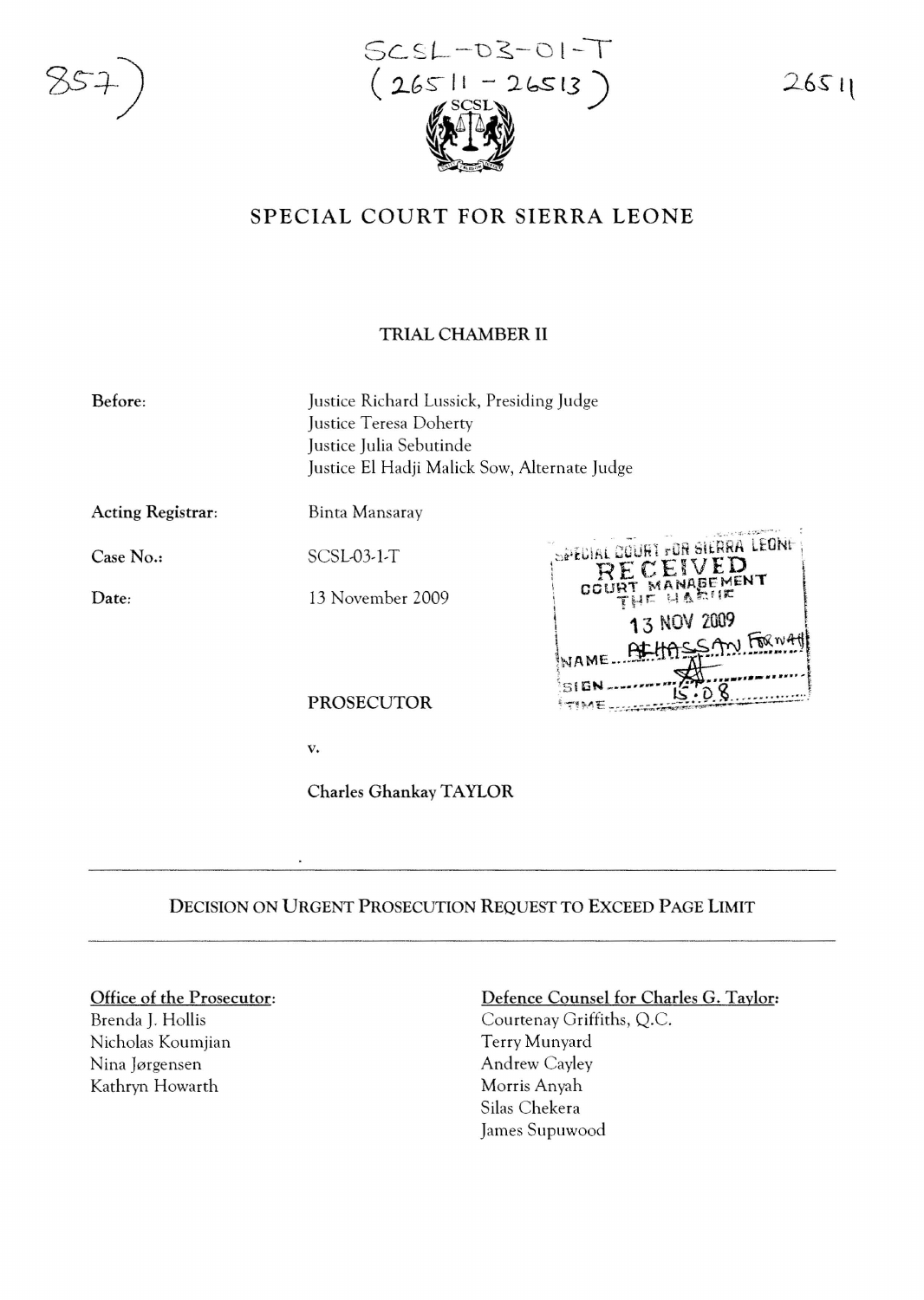### TRIAL CHAMBER II ("Trial Chamber") of the Special Court for Sierra Leone ("Special Court");

SEISED of the "Urgent Prosecution Request to Exceed Page Limit", filed on 12 November 2009 ("Request"),<sup>1</sup> wherein the Prosecution files a request pursuant to Article  $6(G)$  of the Practice Direction on Filing Documents before the Special Court for Sierra Leone ("Practice Direction on Filing Documents") for an extension of the normal page limit to fifteen pages for its forthcoming motion concerning the use of documents by the Prosecution during cross-examination of the Accused;<sup>2</sup>

NOTING that the Prosecution's bases its request on the Trial Chamber's statement on 12 November 2009 regarding the importance of the issue to be raised in the forthcoming motion and its indication that a properly researched motion including all relevant jurisprudence was anticipated;<sup>3</sup>

NOTING that the Defence has indicated that it does not intend to file a response to the Request;<sup>4</sup>

NOTING the provisions of Article 6(C) and (G) of the Practice Direction on Filing Documents, which state in relevant part:

- (C) Preliminary motions, motions, responses to such motions and replies to such shall not exceed 10 pages or 3,000 words, whichever is greater.
- (G ) A Party, State, organization or person seeking to file a document which exceeds the page limits set out in this article shall obtain authorization in advance from a Judge or a Chamber and shall provide an explanation of the exceptional circumstances that necessitate the oversized filing;

ACCEPTING the Prosecution's explanation that its submissions on the relevant jurisprudence require an extension of the normal page limit;

SATISFIED THEREFORE that the Prosecution has shown exceptional circumstances that necessitate the oversized filing in the instant case;



 $\mathbb{R}$ .

<sup>&</sup>lt;sup>1</sup> SCSL-03-01-T-856.

<sup>,</sup> Motion, paras I, 2.

 $<sup>3</sup>$  Motion, para. 2.</sup>

<sup>&</sup>lt;sup>4</sup> See email dated 13 November 2009 from the Defence Case Manager to the Senior Legal Officer of Trial Chamber II and the Prosecution.